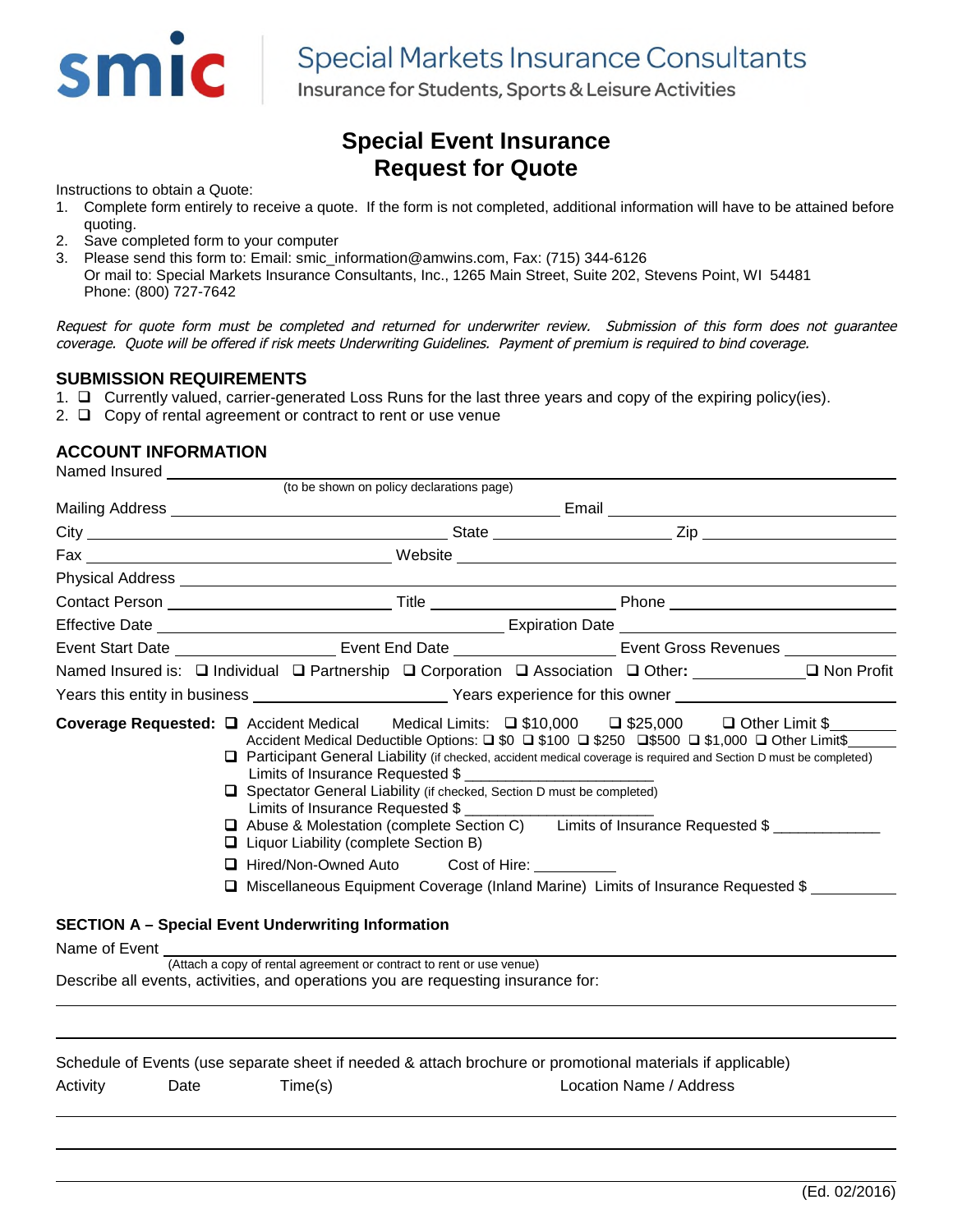| Number of Participants Youth Number of Participants                                                                                                                                                                                               |                |                                                                                  |              | Over 18                                                            |                                                                     |                       |                                 |                                 |                            |  |
|---------------------------------------------------------------------------------------------------------------------------------------------------------------------------------------------------------------------------------------------------|----------------|----------------------------------------------------------------------------------|--------------|--------------------------------------------------------------------|---------------------------------------------------------------------|-----------------------|---------------------------------|---------------------------------|----------------------------|--|
|                                                                                                                                                                                                                                                   |                |                                                                                  |              |                                                                    |                                                                     |                       |                                 |                                 |                            |  |
| Number of Spectators/Attendees _______ Number of Spectators/Attendees per day ____________ Ticket Prices \$                                                                                                                                       |                |                                                                                  |              |                                                                    |                                                                     |                       |                                 |                                 |                            |  |
| Do you have prior experience with this event or similar events? Provide details ___________________                                                                                                                                               |                |                                                                                  |              |                                                                    |                                                                     |                       | $\Box$ Yes                      |                                 | $\Box$ No                  |  |
| Are overnight accommodations or camping facilities part of the event?                                                                                                                                                                             |                |                                                                                  |              |                                                                    |                                                                     | ⊔                     | Yes                             | □                               | No.                        |  |
| Will this event feature any of the following activities?<br>• Rides, amusement devises or inflatable recreational devises<br>• Petting zoos or animals • Fireworks or pyrotechnics                                                                |                |                                                                                  |              |                                                                    |                                                                     | ◻                     | Yes                             | $\Box$                          | - No                       |  |
| Is this event held annually?                                                                                                                                                                                                                      |                |                                                                                  |              |                                                                    |                                                                     | ப                     | Yes □                           |                                 | - No                       |  |
| Is there a musical or entertainment performance at the event?<br>If yes, please list the type of performer (s): _________________________________                                                                                                 |                |                                                                                  |              |                                                                    |                                                                     | ⊔                     | Yes □                           |                                 | - No                       |  |
| If a musical performer/DJ, please provide the type of music provided/performed: _____________________________                                                                                                                                     |                |                                                                                  |              |                                                                    |                                                                     |                       |                                 |                                 |                            |  |
| Is your event held                                                                                                                                                                                                                                | $\Box$ Indoors | $\Box$ Outdoors                                                                  |              |                                                                    |                                                                     |                       |                                 |                                 |                            |  |
| <b>Venue Information</b>                                                                                                                                                                                                                          |                |                                                                                  |              |                                                                    |                                                                     |                       |                                 |                                 |                            |  |
|                                                                                                                                                                                                                                                   |                |                                                                                  |              |                                                                    |                                                                     |                       |                                 |                                 |                            |  |
| Address of Venue <b>contract and the contract of the contract of the contract of the contract of the contract of the contract of the contract of the contract of the contract of the contract of the contract of the contract of</b>              |                |                                                                                  |              |                                                                    |                                                                     |                       |                                 |                                 |                            |  |
|                                                                                                                                                                                                                                                   |                |                                                                                  |              |                                                                    |                                                                     |                       |                                 |                                 |                            |  |
|                                                                                                                                                                                                                                                   |                |                                                                                  |              |                                                                    |                                                                     |                       |                                 |                                 |                            |  |
| (If private firm, they must have insurance and name you as an additional insured.) Are they armed? $\Box$ Yes $\Box$ No                                                                                                                           |                |                                                                                  |              |                                                                    |                                                                     |                       |                                 |                                 |                            |  |
|                                                                                                                                                                                                                                                   |                |                                                                                  |              |                                                                    |                                                                     |                       |                                 |                                 |                            |  |
| Who is responsible for first aid / medical arrangements?<br>Who is responsible for first aid / medical arrangements?                                                                                                                              |                |                                                                                  |              |                                                                    |                                                                     |                       |                                 |                                 |                            |  |
| Who is responsible for concessions? Network and the contract of the contract of the contract of the contract of the contract of the contract of the contract of the contract of the contract of the contract of the contract o                    |                |                                                                                  |              |                                                                    |                                                                     |                       |                                 |                                 |                            |  |
| Who is responsible for parking?                                                                                                                                                                                                                   |                |                                                                                  |              |                                                                    |                                                                     |                       |                                 |                                 |                            |  |
| Who is responsible for facility maintenance? ___________________________________                                                                                                                                                                  |                |                                                                                  |              |                                                                    |                                                                     |                       |                                 |                                 |                            |  |
| Is the event limited to venue grounds?<br>If there is swimming, are certified lifeguards on duty?<br>Are they CPR certified?                                                                                                                      |                |                                                                                  |              | <u> 1980 - Jan Samuel Barbara, margaret eta idazlea (h. 1980).</u> |                                                                     | □<br>❏<br>Q<br>❏<br>□ | Yes<br>Yes<br>Yes<br>Yes<br>Yes | $\Box$<br>□<br>□<br>$\Box$<br>O | No<br>No<br>No<br>No<br>No |  |
| Are certificate received by the insured?                                                                                                                                                                                                          |                |                                                                                  |              |                                                                    |                                                                     |                       |                                 |                                 |                            |  |
| <b>Revenue Generated:</b>                                                                                                                                                                                                                         |                | <b>Admission Fees</b><br><b>Liquor Sales</b><br><b>Food Sales</b><br>Merchandise |              | \$<br>\$<br>\$                                                     | $\overline{\phantom{a}}$ . The contract of $\overline{\phantom{a}}$ |                       |                                 |                                 |                            |  |
| Alcoholic Beverages (please check those that apply)                                                                                                                                                                                               |                |                                                                                  |              |                                                                    |                                                                     |                       |                                 |                                 |                            |  |
| $\Box$ Will not be allowed or available at the event.                                                                                                                                                                                             |                |                                                                                  |              |                                                                    |                                                                     |                       |                                 |                                 |                            |  |
| □ None provided by Named Insured and/or only attendees to bring their own alcoholic beverages.                                                                                                                                                    |                |                                                                                  |              |                                                                    |                                                                     |                       |                                 |                                 |                            |  |
| $\Box$ Will be sold at the event. (e.g.: individual drinks are offered for sale for cash or with pre-purchased tickets)<br>If sold, who holds the liquor license or permit?<br>$\Box$ Insured (If selected complete Section C - Liquor Liability) |                |                                                                                  |              | □ Caterer or vendor                                                | $\Box$ Facility                                                     |                       | $\square$ Sponsor               |                                 |                            |  |
| □ Will be furnished without a charge at the event. (e.g.: wine & beer are served for free; or event has \$100 admission fee<br>and win is served with dinner for free)<br>Will an admission fee be charged?                                       |                | $\square$ Yes                                                                    | $\square$ No |                                                                    | If yes, complete Section C - Liquor Liability                       |                       |                                 |                                 |                            |  |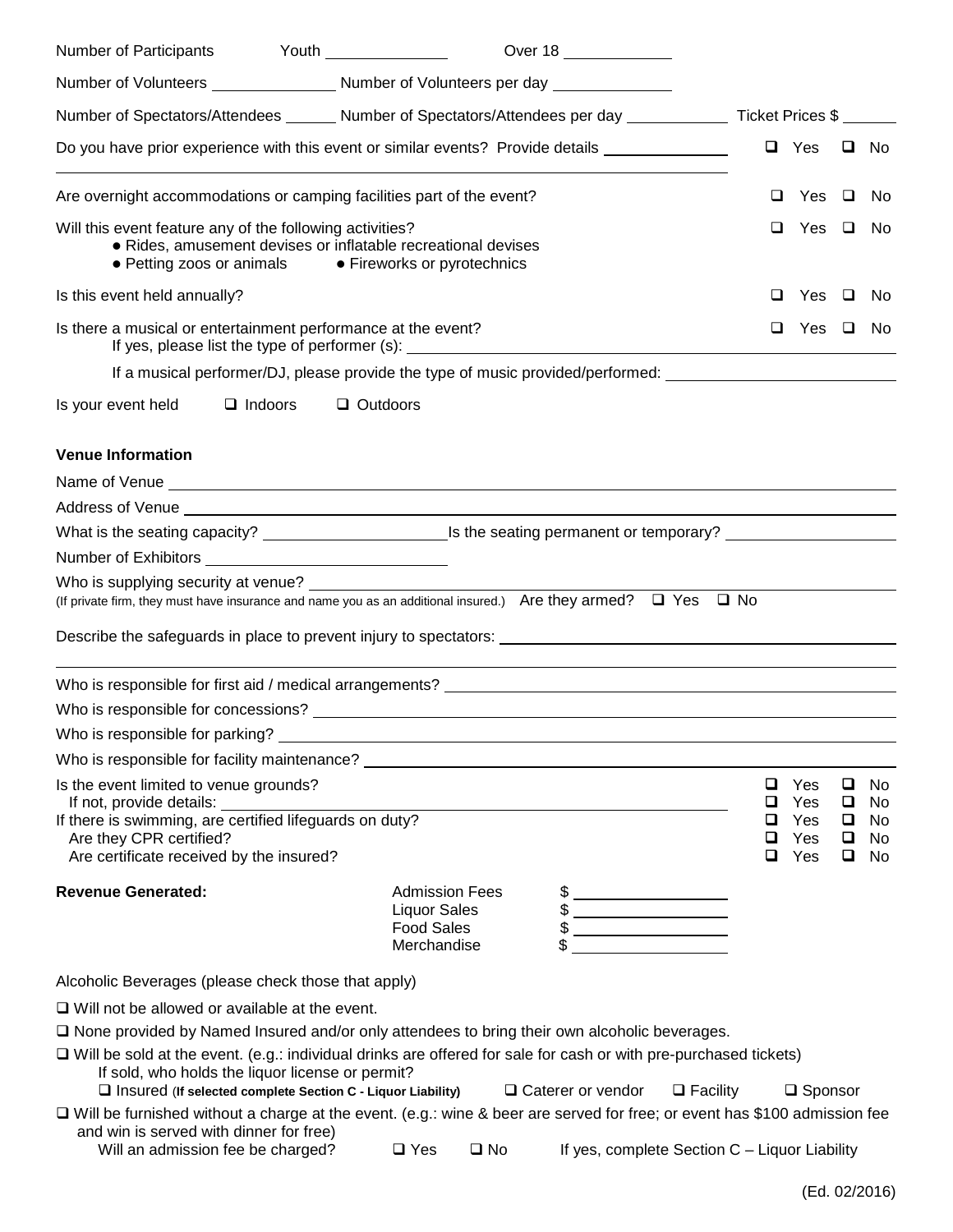## **Section B -Liquor Liability**

|     | 1. Is the Liquor License in your name?                                                                                                                                                | ப             | Yes                  | ❏                | No           |
|-----|---------------------------------------------------------------------------------------------------------------------------------------------------------------------------------------|---------------|----------------------|------------------|--------------|
|     | a. If yes, is it an annual license?                                                                                                                                                   | ❏             | Yes                  | Q                | No           |
|     | 2. Have you ever been assessed a fine or violation of a law concerning the sale, serving or<br>providing of alcohol?<br>a. If yes, explain __                                         | ❏             | Yes                  | $\Box$           | No           |
|     | 3. Have you had any occurrences that have arisen out of the sale, serving, or providing of any<br>alcoholic beverage?<br>a. If yes, explain _                                         | Q<br>O        | Yes<br>Yes           | $\Box$<br>$\Box$ | No<br>No     |
|     | 4. Has your liquor liability insurance been canceled or non-renewed in the last 3 years?                                                                                              |               | Yes                  | Q                | No           |
|     |                                                                                                                                                                                       |               |                      |                  |              |
|     | 5. Are your employees or volunteers serving liquor?                                                                                                                                   | O             | Yes                  | Q                | No           |
|     |                                                                                                                                                                                       | O             | Yes                  | Q                | No           |
|     | Insurance from the contracting party?<br>6. Are servers, bartenders, and parking valets required to participate in alcohol awareness<br>programs?                                     | u             | Yes                  | $\Box$           | No           |
|     | 7. Is there a Designated Driver Program or escort service provided for those unable to drive?                                                                                         | u.            | Yes                  | $\Box$           | No           |
|     | <b>Section C - Abuse &amp; Molestation</b>                                                                                                                                            |               |                      |                  |              |
| 1.  | Does your staff (paid and volunteer) employment application include questions about whether<br>the individual has ever been convicted of sex-related or child-abuse related offenses? | $\Box$        | Yes                  | $\Box$           | No           |
| 2.  | Does your state permit you to do criminal background investigations? If yes, attach copies                                                                                            | ◻             |                      | $\Box$           |              |
| 3.  | of the reports for your current staff.<br>Do you verify employment related references?                                                                                                | ❏             | Yes<br>Yes           | $\Box$           | No<br>No     |
| 4.  | Do you conduct a personal interview?                                                                                                                                                  | $\Box$        | Yes                  | $\Box$           | No           |
| 5.  | Do you have written procedures along with formal training for dealing with sexual abuse? If                                                                                           | ❏             |                      | $\Box$           |              |
| 6.  | yes, attach a copy of the procedures.<br>Do you have a plan of supervision that monitors staff in day-to-day relationships with clients,                                              |               | Yes                  |                  | No           |
|     | both on and off premises?                                                                                                                                                             | ◻             | Yes                  | $\Box$           | No           |
| 7.  | a) Has your organization ever had an incident which resulted in an allegation of sexual                                                                                               |               |                      |                  |              |
|     | b) Was a claim made against the organization?                                                                                                                                         | ⊔<br>❏        | Yes<br>Yes           | $\Box$<br>$\Box$ | No<br>No     |
|     | c) Was the case settled?                                                                                                                                                              | ◻             | Yes                  |                  | $\square$ No |
|     | d) Was the case taken to trial?                                                                                                                                                       | ❏             | Yes                  |                  | $\square$ No |
|     | e) How much money was paid in damages to the victim?                                                                                                                                  | \$            |                      |                  |              |
| 8.  | Regarding coverage for abuse & molestation, does your current insurance program:                                                                                                      |               |                      |                  |              |
|     | a) exclude coverage?<br>b) limit coverage (please indicate limit of liability. \$                                                                                                     |               | $\Box$ Yes $\Box$ No |                  |              |
|     | c) neither exclude nor limit coverage                                                                                                                                                 | ⊔<br>□        | Yes<br>Yes           | $\Box$<br>$\Box$ | No<br>No     |
| 9.  | Please indicate age range of clients                                                                                                                                                  |               |                      |                  |              |
| 10. | Are Motor Vehicle Records obtained for all Managers, Supervisors and those involved directly<br>with any children? If yes, attach copies of the reports for your current staff.       |               | $\square$ Yes        | $\square$ No     |              |
|     | Section D - Underwriting Information (complete if requesting General Liability)                                                                                                       |               |                      |                  |              |
|     | Do you require all event participants and volunteers to sign waivers?                                                                                                                 | $\square$ Yes |                      | $\square$ No     |              |
|     | Do you have a written contract in place with all persons or entities you contract with?                                                                                               | $\square$ Yes |                      | $\square$ No     |              |
|     | Do these contracts contain a harmless agreement whereby you the Named insured do                                                                                                      |               |                      |                  |              |
|     | NOT assume liability of any other person(s) or entities?<br>Do you require those you contract with to name you as an Additional Insured on their liability                            | $\Box$ Yes    |                      | $\square$ No     |              |
|     | insurance and provide evidence of doing so?                                                                                                                                           | $\square$ Yes |                      | $\square$ No     |              |
|     | Are you contractually obligated to name any organization as an additional insured?<br>If yes complete the following:                                                                  | $\square$ Yes |                      | $\square$ No     |              |
|     | <b>Additional Insured Name*</b><br><b>Complete Address</b><br>Relationship to you (examples below)**                                                                                  |               |                      |                  |              |
|     |                                                                                                                                                                                       |               |                      |                  |              |

\*Additional Insured Certificates – Each additional Insured Certificate is \$35.00 (non-commissionable). \*\*Relationship Examples: Owners/Lessors of Premises, State or Governmental Agency or Subdivision or Political Subdivision, Lessor of Leased Equipment, Mortgagee, Assignee or Receiver, Sponsor, Co-promoters.